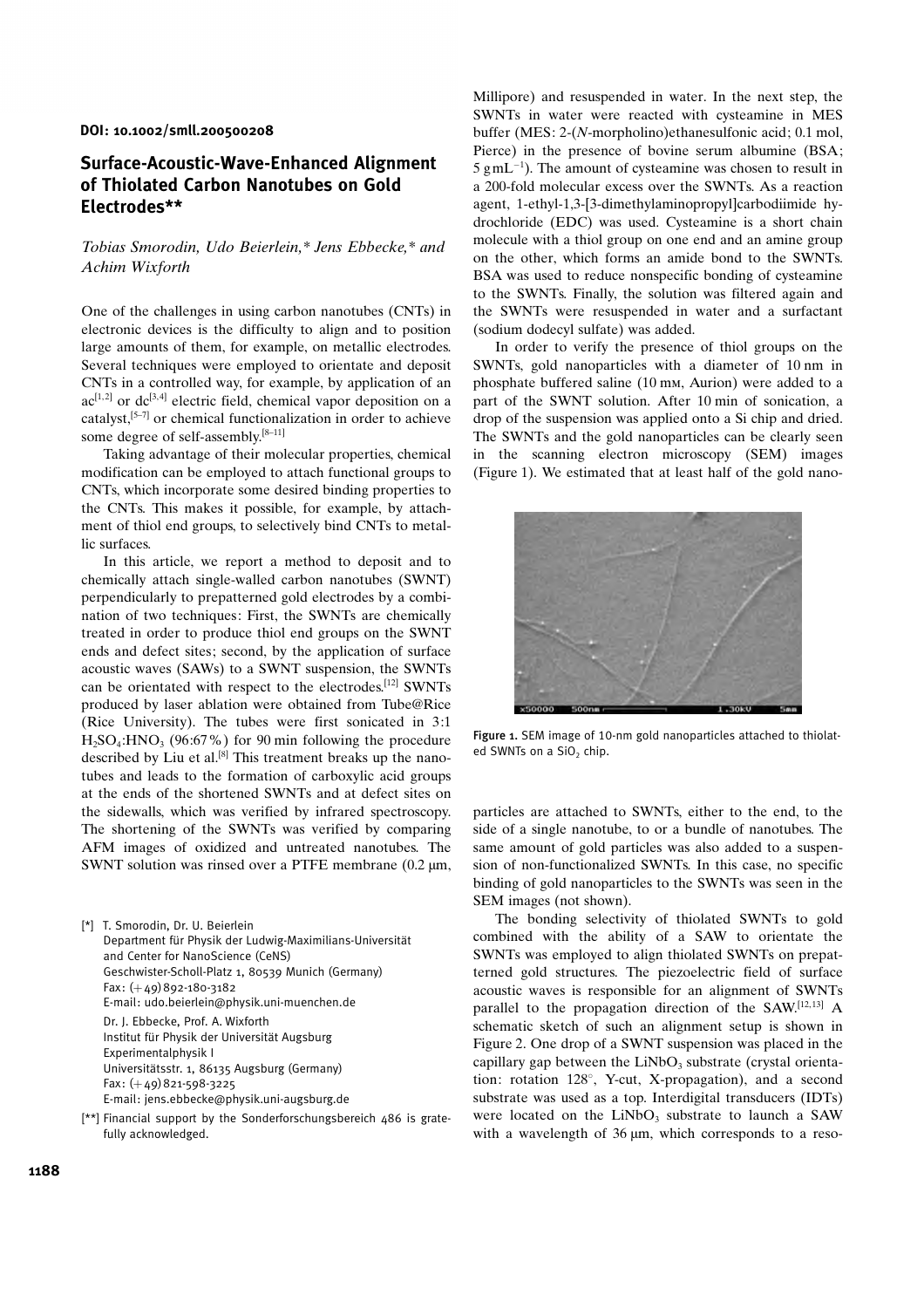

Figure 2. Sketch of the alignment setup. The SWNT suspension is placed in the capillary gap on the  $LiNbO<sub>3</sub>$  substrate, and a SAW is launched by the use of an interdigital transducer.

nance frequency of 114 MHz. The covering substrate was located above and parallel to the  $LiNbO<sub>3</sub>$  surface with a spacing of  $20 \mu m$  or less. If the spacing is of the order of one SAW wavelength or less, a standing water-pressure wave arises; then the SWNTs can be aligned by the piezoelectric SAW field, and the alignment motive force parallel to the propagation direction is not masked by fluidic processes. For a time period of 10 min, a RF signal of 20 dBm power was applied to one of the IDTs in order to launch a SAW with a large amplitude. Finally, the sample was rinsed in deionized water and dried with nitrogen gas.

The setup above was used to align multi-walled carbon nanotubes (MWNTs) on LiNbO<sub>3</sub> and LiTaO<sub>3</sub> as substrate materials.<sup>[12]</sup> It was shown that on  $LiNbO<sub>3</sub>$ , the MWNTs align at an angle between  $\pm 25^{\circ}$  and  $\pm 45^{\circ}$  with respect to the SAW propagation direction. These deviations were likely caused by a superposition of the piezoelectric SAW field and fluidic processes. It was shown that the motive force of the alignment is the piezoelectric field, which accompanies a SAW on  $LiNbO<sub>3</sub>$ . At the same time the SAWinduced elliptical movements of atoms in the crystal lattice lead to fluidic processes in the CNT suspension. The superposition of both driving forces causes the CNTs to align at an angle between  $\pm 25^{\circ}$  and  $\pm 45^{\circ}$  to the SAW direction.

In Figure 3, two microscopic investigations of the thiolated SWNT alignment are given. Figure 3a presents an atomic force microscopy (AFM) image showing a thiolated SWNT on prepatterned gold squares on  $LiNbO<sub>3</sub>$ . The SWNT is aligned at a deviation of  $15^{\circ}$  to the direction of the SAW. In Figure 3b, a SEM image with several aligned SWNTs is presented. Arrays of gold electrodes with a width of  $400 \text{ nm}$  and a pitch of 1  $\mu$ m were prepared by electron beam lithography on a  $LiNbO<sub>3</sub>$  sample. After the alignment of thiolated SWNTs by the use of a SAW, the sample was covered with titanium (3 nm) and gold (3 nm) to ensure a conductive surface that would allow SEM investigations of the SWNT orientation to be performed.

Due to the superposition of the electric field, fluidic processes, and enhanced affinity caused by the thiol end groups, the SWNTs are aligned at an absolute angle between  $0^{\circ}$  and  $45^{\circ}$  with respect to the SAW propagation direction. Several arrays like the one shown in Figure 3b were prepared and the SWNT orientation was analyzed. The result is shown as a histogram in Figure 4. The orientation of around 80 thiolated SWNTs was investigated and an enhanced alignment in comparison with Ref. [12] was detected. The majority of SWNTs show an orientation with an ab-



Figure 3. a) AFM image of an aligned thiolated carbon nanotube on prepatterned gold squares on  $LiNbO<sub>3</sub>$ . b) SEM image of aligned SWNTs on prepatterned gold squares on  $LiNbO<sub>3</sub>$ .



Figure 4. Orientation histogram: The number of SWNTs are counted regarding their absolute alignment angle with respect to the SAW propagation direction.

solute angle between  $0^{\circ}$  and  $20^{\circ}$ , in comparison with  $25^{\circ}$  to  $45^{\circ}$  reported in Ref. [12]. It is reasonable to assume that this enhancement is caused by the increased attraction of thiolated CNTs to the gold contacts. The piezoelectric motive force leads to an alignment of the SWNTs parallel to the SAW direction in the fluid. Due to the thiolation of the SWNTs, the thiol end groups attach more rapidly to the gold contacts, which leaves less time for the fluidic processes to change the alignment angle. This results in an improved alignment of the thiolated SWNTs on the gold contacts.

For another sample, a pair of  $600$ - $\mu$ m-long gold contacts was prepared on a  $LiNbO<sub>3</sub>$  substrate by electron beam lithography. Then, thiolated SWNTs were again aligned by the use of a SAW. As can be seen in the inset of Figure 5, this